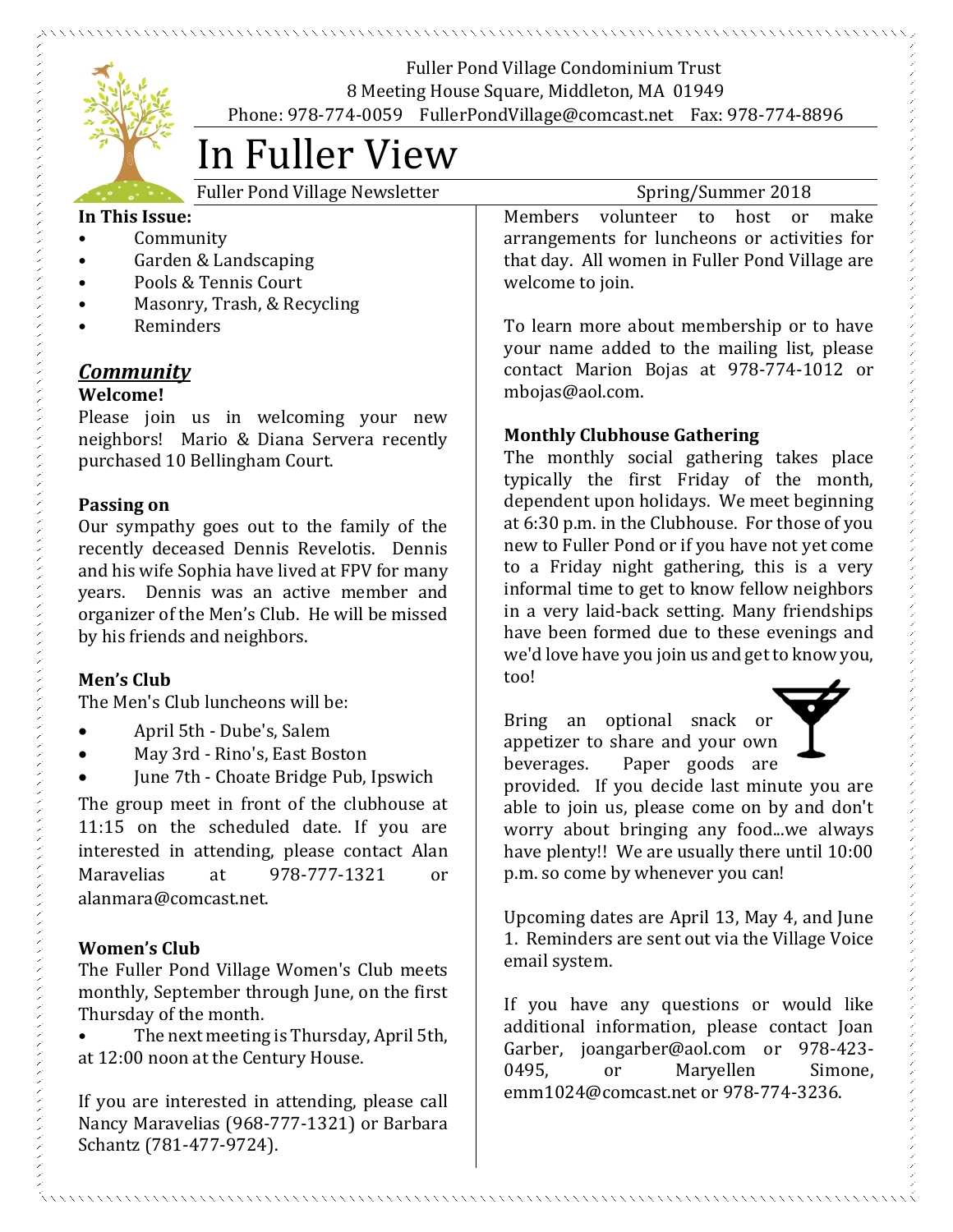#### **Book Club**

The FPV Book Club meets the third (3rd) Tuesday of every month at 1pm in the Clubhouse. The next Book Club meeting



is scheduled for Tuesday, April 17th at 1pm.

If any resident would like to join, please contact Brenda Gomez at 978-774-6862 or bjkg60@hotmail.com.

#### **Library**

Next time you are at the clubhouse be sure to check out the community library in the loft area. The library is running on the honor system and there is a box



in place in the loft to return borrowed books. New books are always welcome.

#### **Clubhouse Rentals**

Birthday parties, showers, graduations or just because. The clubhouse is the perfect setting for all occasions. The rental fee is \$175 and the security deposit is \$125. Call the site office to reserve your date.

# *Garden & Landscaping*



**Community Garden Plots** The Fuller Pond Village Community Garden is

located at the top left of Fuller Pond Road as you

enter the property. It provides residents who would like to plant a vegetable and /or flower garden with a space to do that. A full garden is approximately 20x20 depending on the number of gardeners.

Gardens are rotor-tilled and marked off and are usually ready for planting around May 15th. There are some tools left in the garden for all gardeners' use and many gardeners bring their own tools as well. There is also a water spigot and hoses available for all gardeners.

Applications for a garden plot will be available in a folder next to the Management Office door from April 1st – April 30th. You may drop your completed application and garden fee (cash) at the office door mail slot or directly to Denise.

**PLEASE READ THE GARDEN APPLICATION before making a commitment. Gardening is a lot of fun. It is also a lot of hard work requiring constant care and maintenance.** Returning gardeners will be given first preference and new gardeners will be entered in a random selection pool. I will contact all applicants by May 1st.

Thank you, -Marie Janiak

#### **Landscaping** *Schedule*

Our contract with Stefano's Landscaping Company has been renewed for this year with no increase in price. We have worked closely with Greg Stefano, company owner, to make adjustments to the contract that will result in more man-hours on the property for the purpose of shrub and tree pruning (up to 12 feet in height). Other services will be the same as in the past.

Spring clean-up is scheduled for late Marchearly April weather permitting. Greg, Jim and Marie will walk the property to identify shrubs that need to be removed or replaced due to winter damage. Replacements will be made as needed between June and September. Pruning of winter shrubs will be followed by mulching and regular weekly maintenance. Further shrub trimming is scheduled for July, September and October.

Due to significant tree damage, Huston Tree Removal Company will be on the property with a bucket truck and chipper to assist in removing large downed limbs, downed tree trunks, and other large debris left by our March storms.

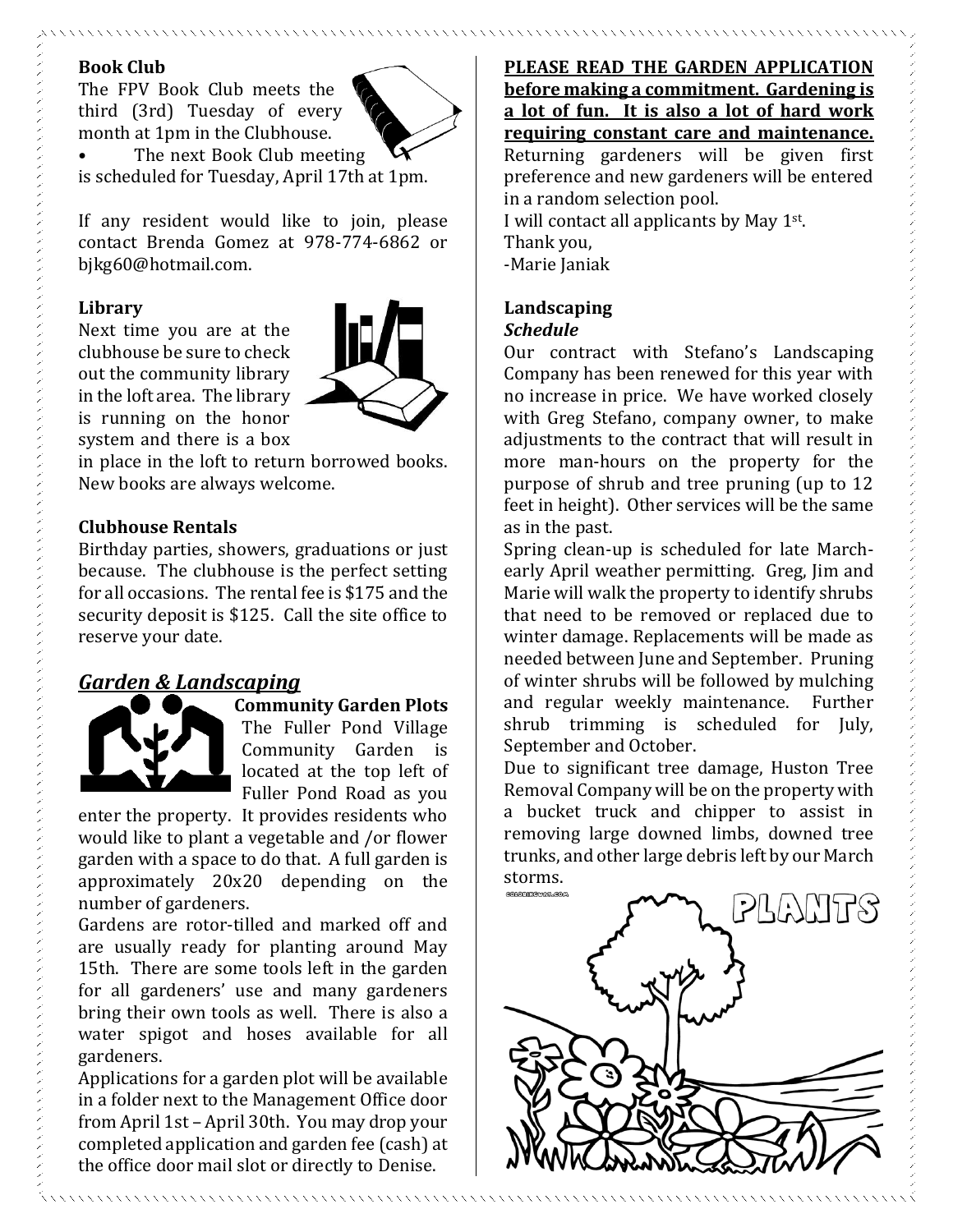## *Resident Requests*

Residents who have a specific landscape request must make their request in writing by completing a form that will be located in a folder outside the management office door. Please drop off all request forms in the mailbox in front of the clubhouse by the staff parking.

Approved written requests for pruning will be honored on the last Monday of July, August, September and October when 2 workers will be on the property specifically for pruning. We are hopeful that this added time when workers are on the property will allow enough time for resident requests to be honored.

Written requests for plantings or reseeding will be taken under consideration based on need to amend the property and availability of funds. Approved requests will be scheduled for June and September.

Residents will be contacted on the status of their requests.

## *Pools and Tennis Courts* **Outdoor and Indoor Pools**

The outdoor pool will be ready for use Memorial Day weekend through Labor Day. It will be open every day 11am to 6pm. A lifeguard will be on duty at the outdoor pool during pool hours. Residents are expected to adhere to all published and posted rules and

follow the direction of the lifeguard on duty. We look forward to a great summer season!



Please be sure

to review the Pool Rules found in the Resident Handbook with your family and guests prior to using the pool. As a reminder, residents are permitted to bring no more than five (5) guests with them to the pool. You must accompany your guests at all times. Children under the age of 16 must be accompanied by an adult and are not allowed in the hot tub at any time.

## **Tennis Courts**



Tennis is a great source of exercise and enjoyment! If you plan to utilize the tennis courts, please be sure to review the policies in the Resident

Handbook. The courts are now equipped with a lock. Stop by the Management office during office hours to pick up your key for the summer and enjoy!

## *Masonry, Trash, & Recycling* **Masonry**

Jim Donnelly will examine every front set of stairs to determine masonry repairs and areas that need attention. The list will be reviewed by the Board and they will determine what will be prioritized and addressed this year in accordance with the masonry budget.

#### **Trash Removal**

Charles George provides curbside trash pickup service to Fuller Pond Village. We thought it prudent to remind you of what will and will not be taken on trash day.

#### What will be taken:

- Household trash in a securely tied black trash bag or box left by the curbside.
- Small items weighing no more than 20 lbs.

## What will not be taken:

- Construction debris of any kind!
- It is the responsibility of the contractor to remove and dispose of any kind of debris. Dumpsters are not permitted.
- Appliances, grills, mattresses, or large furniture.
- Paint, TV's, electronics, or hazardous material.
- Kitchen sinks, toilets, or old cabinetry.
- Large bulky items weighing more than 20lbs.
- It is the resident's responsibility to dispose of these items themselves.